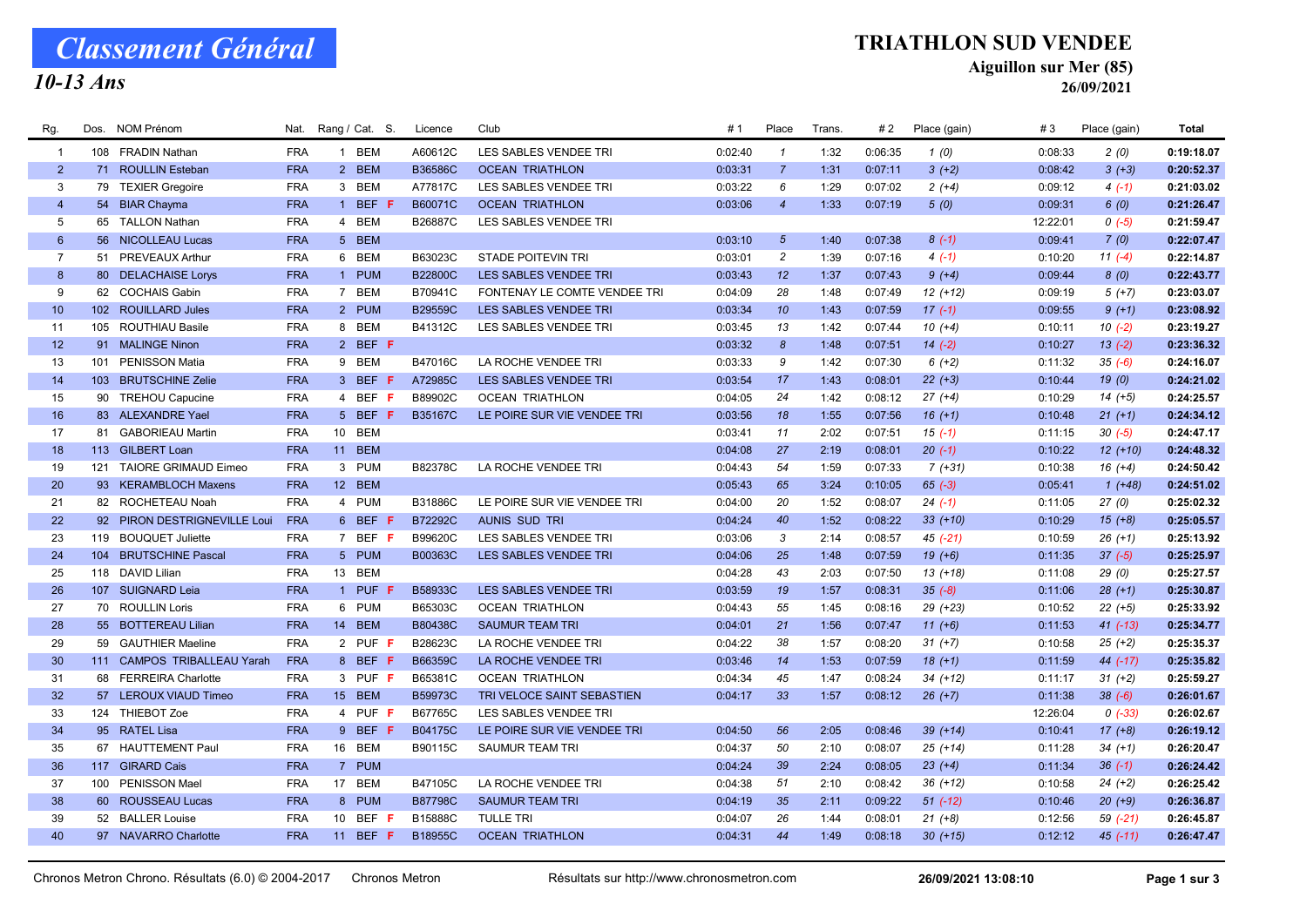## Classement Général

### 10-13 Ans

#### TRIATHLON SUD VENDEE

Aiguillon sur Mer (85)

26/09/2021

| Rg.        | Dos. | NOM Prénom                  | Nat.       | Rang / Cat. S.            | Licence | Club                         | #1      | Place | Trans. | #2      | Place (gain) | #3       | Place (gain) | <b>Total</b> |
|------------|------|-----------------------------|------------|---------------------------|---------|------------------------------|---------|-------|--------|---------|--------------|----------|--------------|--------------|
| 41         |      | 58 RETHORE Alexis           | <b>FRA</b> | 9 PUM                     | B81104C | <b>SAUMUR TEAM TRI</b>       | 0:04:34 | 46    | 1:55   | 0:09:50 | $62 (-8)$    | 0:10:43  | $18(+13)$    | 0:27:00.22   |
| 42         |      | 122 SIXTINE Benamara        | <b>FRA</b> | 5 PUF F                   | B66073C | <b>OCEAN TRIATHLON</b>       | 0:05:01 | 57    | 1:56   | 0:08:43 | $37 (+16)$   | 0:11:26  | $33(-1)$     | 0:27:04.37   |
| 43         |      | 78 JOLLY Heloise            | <b>FRA</b> | 6 PUF F                   | B37641C | FONTENAY LE COMTE VENDEE TRI |         |       |        |         |              | 12:27:17 | $0( -43)$    | 0:27:15.97   |
| 44         |      | 128 CHIRON Augustin         | <b>FRA</b> | 10 PUM                    |         |                              | 0:04:22 | 37    | 1:58   | 0:09:11 | $47 (-3)$    | 0:11:48  | $40(-4)$     | 0:27:16.97   |
| 45         |      | 76 GUILLEMET Lena           | <b>FRA</b> | 7 PUF F                   | B00058C | FONTENAY LE COMTE VENDEE TRI | 0:03:49 | 15    | 1:52   | 0:08:21 | $32(-7)$     | 0:13:26  | $63$ $(-23)$ | 0:27:26.62   |
| 46         |      | 94 MESNAGE FRAIGNIAUD Mathi | <b>FRA</b> | 11 PUM                    | B65096C | AUNIS SUD TRI                | 0:05:16 | 61    | 1:54   | 0:08:52 | $42 (+9)$    | 0:11:58  | $42 (+6)$    | 0:27:57.37   |
| 47         |      | 130 MARCOUX Jade            | <b>FRA</b> | 12 BEF F                  |         |                              |         |       |        |         |              | 12:28:01 | $0( -47)$    | 0:27:59.07   |
| 48         |      | 61 BARRY Emy                | <b>FRA</b> | 8 PUF F                   | B91408L | <b>STADE POITEVIN TRI</b>    | 0:04:40 | 53    | 2:14   | 0:08:53 | $43 (+8)$    | 0:12:15  | $46(-3)$     | 0:28:00.07   |
| 49         |      | 112 REGNIER Capucine        | <b>FRA</b> | 9 PUF F                   | B27232C | <b>LA ROCHELLE TRI</b>       | 0:04:37 | 49    | 2:05   | 0:09:03 | $46 (+5)$    | 0:12:28  | $48$ $(-5)$  | 0:28:12.22   |
| 50         |      | 64 TALLON Constance         | <b>FRA</b> | 10 PUF F                  | B66871C | LES SABLES VENDEE TRI        | 0:04:17 | 32    | 1:56   | 0:08:45 | $38(-5)$     | 0:13:17  | $62$ (-13)   | 0:28:13.62   |
| 51         |      | 106 GUICHARD Gabriel        | <b>FRA</b> | 12 PUM                    | B88351C | LES SABLES VENDEE TRI        | 0:05:23 | 63    | 2:18   | 0:09:25 | $53 (+6)$    | 0:11:20  | $32 (+6)$    | 0:28:23.67   |
| 52         |      | 89 GRELLIER Marie           | <b>FRA</b> | 13 BEF F                  | B89688C | <b>OCEAN TRIATHLON</b>       | 0:04:39 | 52    | 2:05   | 0:09:11 | $48 (+3)$    | 0:12:32  | $51 (-3)$    | 0:28:26.12   |
| 53         |      | 96 GANDRILLON Noe           | <b>FRA</b> | 13 PUM                    | B60972C | LES HERBIERS VENDEE TRI      | 0:03:53 | 16    | 2:01   | 0:09:48 | $61 (-27)$   | 0:12:47  | 58 (-10)     | 0:28:26.67   |
| 54         |      | 110 CLENET Amelia           | <b>FRA</b> | BEF F<br>14               |         |                              | 0:04:10 | 30    | 2:49   | 0:08:56 | 44 (-18)     | 0:12:34  | $53(-6)$     | 0:28:26.97   |
| 55         |      | 109 DOBEK Noa               | <b>FRA</b> | 18 BEM                    |         |                              | 0:04:22 | 36    | 2:04   | 0:09:31 | $55(-14)$    | 0:12:36  | $56(-5)$     | 0:28:30.92   |
| 56         |      | 125 PINON Leonie            | <b>FRA</b> | 15 BEF<br>-F              | B87598C | <b>ACLR</b>                  | 0:04:09 | 29    | 3:02   | 0:08:47 | $40(-22)$    | 0:12:36  | $55 (-5)$    | 0:28:31.82   |
| 57         |      | 53 LEGERON Elyne            | <b>FRA</b> | 11 PUF F                  |         |                              | 0:04:34 | 47    | 2:00   | 0:09:16 | 49 $(+1)$    | 0:12:45  | $57(-11)$    | 0:28:33.62   |
| 58         |      | 86 HERAULT Tom              | <b>FRA</b> | 19 BEM                    |         |                              | 0:04:04 | 22    | 2:33   | 0:09:30 | $54$ $(-31)$ | 0:12:31  | $49(-5)$     | 0:28:34.82   |
| 59         |      | 127 BRECHOTTEAU Noah        | <b>FRA</b> | 20 BEM                    |         |                              | 0:04:26 | 42    | 1:49   | 0:08:48 | $41 (+4)$    | 0:13:42  | $65 (-21)$   | 0:28:43.67   |
| 60         |      | 114 COLPAERT Joshua         | <b>FRA</b> | <b>BEM</b><br>21          |         |                              | 0:06:18 | 71    | 2:18   | 0:09:17 | $50(+9)$     | 0:10:54  | $23 (+2)$    | 0:28:45.02   |
| 61         |      | 84 ALEXANDRE Lilou          | <b>FRA</b> | 12 PUF F                  | B87213C | LE POIRE SUR VIE VENDEE TRI  | 0:05:04 | 58    | 2:40   | 0:09:38 | $58(-1)$     | 0:12:32  | $50(-2)$     | 0:29:52.57   |
| 62         |      | 74 SERRA Maylis             | <b>FRA</b> | 16 BEF F                  |         |                              | 0:05:53 | 67    | 2:36   | 0:09:32 | $56(+4)$     | 0:11:58  | $43 (+1)$    | 0:29:56.87   |
| 63         |      | 87 PERREAU Isaure           | <b>FRA</b> | 17 BEF F                  |         |                              | 0:05:08 | 59    | 1:53   | 0:10:01 | $63 (+3)$    | 0:13:10  | $60 (-7)$    | 0:30:10.37   |
| 64         | 123  | <b>PREVOTE Maeliss</b>      | <b>FRA</b> | 18 BEF F                  | B86299C | <b>STADE NIORTAIS TRI</b>    | 0:04:18 | 34    | 2:28   | 0:09:34 | $57$ $(-21)$ | 0:14:05  | 66 (-9)      | 0:30:23.12   |
| 65         |      | 115 COLPAERT Evan           | <b>FRA</b> | 14 PUM                    |         |                              | 0:06:19 | 72    | 2:13   | 0:09:40 | $60 (+6)$    | 0:12:21  | $47 (+1)$    | 0:30:30.82   |
| 66         |      | 126 VALANCHON Lucas         | <b>FRA</b> | 15 PUM                    |         |                              | 0:05:18 | 62    | 3:25   | 0:09:23 | $52 (-3)$    | 0:12:33  | $52(-1)$     | 0:30:37.67   |
| 67         |      | 66 HAUTTEMENT Jeanne        | <b>FRA</b> | 13 PUF F                  |         |                              |         |       |        |         |              | 12:30:41 | $0$ (-67)    | 0:30:39.67   |
| 68         |      | 75 SERRA Louna              | <b>FRA</b> | 14 PUF F                  |         |                              | 0:05:55 | 69    | 2:31   | 0:09:38 | $59(+5)$     | 0:13:16  | $61 (-4)$    | 0:31:19.27   |
| 69         |      | 69 KIEFFER Damien           | <b>FRA</b> | 22 BEM                    |         |                              | 0:04:12 | 31    | 2:24   | 0:08:12 | $28(-3)$     | 0:16:54  | $71$ (-35)   | 0:31:39.32   |
| 70         |      | 129 HOUSSIN Juline          | <b>FRA</b> | 15 PUF F                  | B30990C | <b>CHATEAU GONTIER TRI</b>   | 0:05:09 | 60    | 2:14   | 0:10:03 | 64 (0)       | 0:14:17  | 69 (-10)     | 0:31:42.27   |
| 71         |      | 131 HEBRARD Emmy            | <b>FRA</b> | 19 BEF F                  | B88435C | <b>OCEAN TRIATHLON</b>       | 0:04:25 | 41    | 2:16   | 0:10:56 | 69 (-20)     | 0:14:09  | $67$ $(-10)$ | 0:31:43.02   |
| 72         |      | 98 BLANCHARD Margot         | <b>FRA</b> | 16 PUF F                  | B83136C | AUNIS SUD TRI                | 0:05:40 | 64    | 2:18   | 0:10:36 | $68 (-3)$    | 0:13:35  | $64 (-5)$    | 0:32:07.17   |
| 73         |      | 99 GONORD Simon             | <b>FRA</b> | 16 PUM                    |         |                              | 0:06:15 | 70    | 2:56   | 0:11:23 | 70(0)        | 0:11:46  | $39(-3)$     | 0:32:17.52   |
| 74         |      | 116 MASSICOT Prune          | <b>FRA</b> | 17 PUF F                  | B83059C | AUNIS SUD TRI                | 0:05:54 | 68    | 2:18   | 0:11:34 | $71(-1)$     | 0:12:35  | $54(-5)$     | 0:32:18.77   |
| 75         |      | 120 OTTAVI Maelys           | <b>FRA</b> | 18 PUF F                  |         |                              | 0:07:02 | 73    | 3:25   | 0:10:20 | $67 (+2)$    | 0:14:37  | $70(-4)$     | 0:35:22.77   |
| 76         |      | 85 DEMAGNY Constance        | <b>FRA</b> | 19 PUF F                  |         |                              | 0:05:48 | 66    | 2:29   | 0:14:44 | $72( -6)$    | 0:14:17  | $68 (-4)$    | 0:37:16.07   |
| <b>DNF</b> |      | 63 MACUDA Clement           | <b>FRA</b> | 0 BEM                     | B84609C | <b>OCEAN TRIATHLON</b>       | 0:04:04 | 23    | 1:50   |         |              |          |              | $\mathbf{0}$ |
| <b>DNF</b> |      | 72 PERE Pablo               | <b>FRA</b> | $\mathbf 0$<br><b>BEM</b> |         |                              | 0:04:35 | 48    | 2:32   | 0:10:06 | 66 (-10)     |          |              | $\mathbf 0$  |
| <b>DNS</b> |      | 73 JEGOU Emilien            | <b>FRA</b> | 0 BEM                     | A75574C | <b>TRIATHLE VANNES</b>       |         |       |        |         |              |          |              |              |
| DSQ.       |      | 77 MARTEAU Enola            | <b>FRA</b> | $0$ PUF F                 |         |                              | 0:05:42 | 0     | 3:35   | 0:05:44 | 0(0)         | 0:07:18  | 0(0)         | 0:22:17.62   |
|            |      |                             |            |                           |         |                              |         |       |        |         |              |          |              |              |